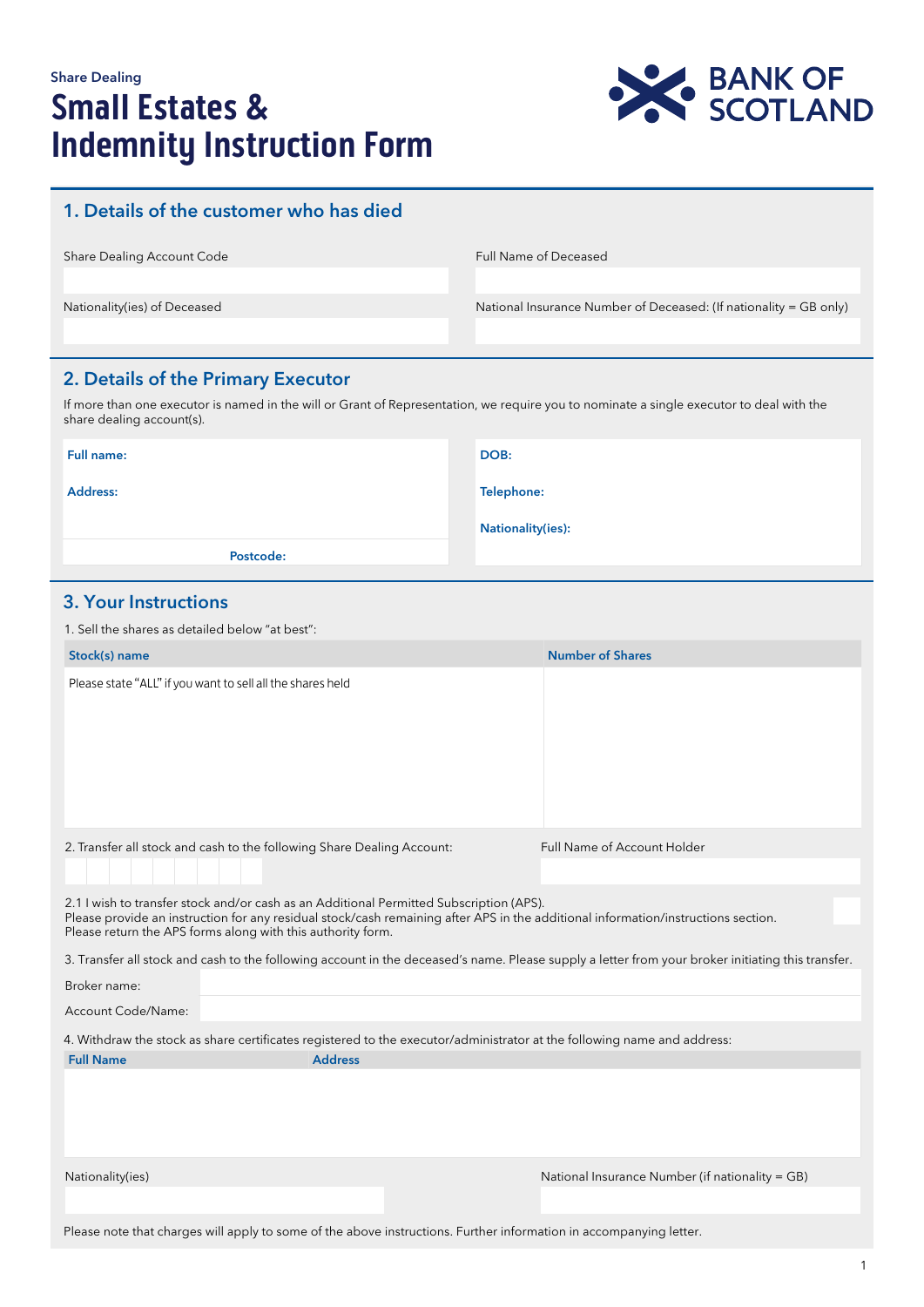# 4. Cash Withdrawal Instructions

Withdraw the sale proceeds/full cash balance held in the above account to the executor (named in Section 2) and issue a cheque made payable to:

Additional Information/Instructions:

(a) \* the next of kin of the deceased, there being no will (b) \* executor(s) of the latest will of the deceased

# Declaration – Please sign

# 5. Small Estates & Indemnity Declaration (Primary Executor must sign)

I declare that I am (\* delete as appropriate)

I undertake to indemnify you against all demands, claims, liabilities, losses, costs and expenses you may incur by registering me as holder of the above shares and acting on my instructions.

I make this solemn declaration conscientiously believing the same to be true by virtue of the Statutory Declarations and I authorise Bank of Scotland Share Dealing to carry out the instructions selected above.

Executor's Signature:

Date: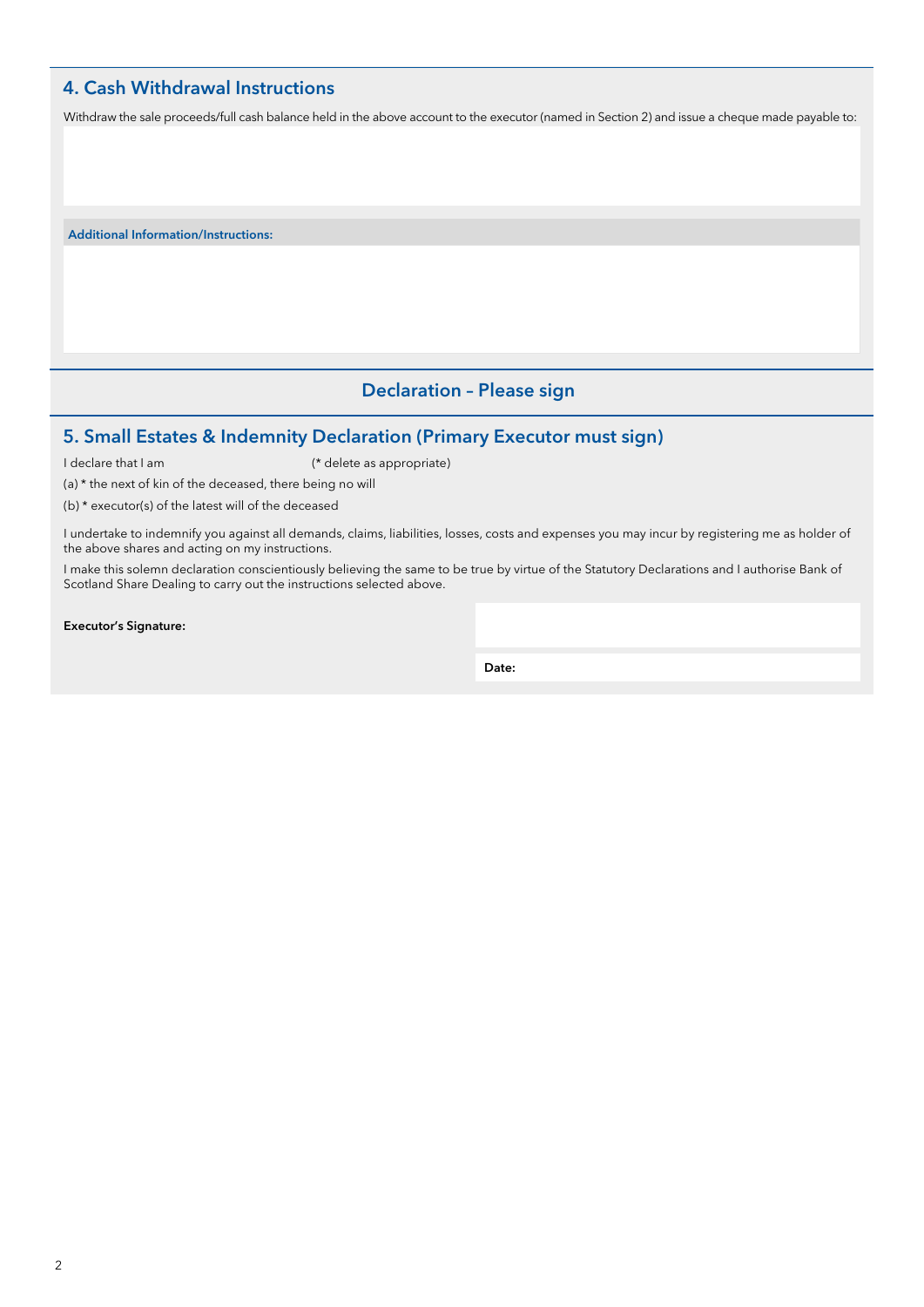# 6. How we process your personal information

# Who looks after your personal information

Your personal information will be held by Halifax Share Dealing Limited which trades as Bank of Scotland Share Dealing, part of the Lloyds Banking Group. More information on the Group can be found at lloydsbankinggroup.com

## How we use your personal information

We will use your personal information:

- **►** to provide products and services, manage your relationship with us and comply with any laws or regulations we are subject to (for example the laws that prevent financial crime or the regulatory requirements governing the products we offer).
- **►** for other purposes including improving our services, exercising our rights in relation to agreements and contracts and identifying products and services that may be of interest.

To support us with the above we analyse information we know about you and how you use our products and services, including some automated decision making. You can find out more about how we do this, and in what circumstances you can ask us to stop, in our full privacy notice.

# Who we share your personal information with

Your personal information will be shared within Lloyds Banking Group and other companies that provide services to you or us, so that we and any other companies in the Group can look after your relationship with us. By sharing this information it enables us to run accounts and policies, and provide products and services efficiently. This processing may include activities which take place outside of the European Economic Area. If this is the case we will ensure appropriate safeguards are in place to protect your personal information. You can find out more about how we share your information with credit reference and fraud agencies below and can access more information about how else we share your personal information in our full privacy notice.

## Where we collect your personal information from

We will collect personal information about you from a number of sources including:

- **►** information given to us on application forms, when you talk to us in branch, over the phone or through the device you use and when new services are requested.
- **►** from analysis of how you operate our products and services, including the frequency, nature, location, origin and recipients of any payments.
- **►** from, or through, other organisations (for example card associations, credit reference agencies, insurance companies, retailers, comparison websites, social media and fraud prevention agencies).
- **►** in certain circumstances we may also use information about health or criminal convictions but we will only do this where allowed by law or if you give us your consent.

You can find more information about where we collect personal information about you in our full privacy notice.

## Do you have to give us your personal information

We may be required by law, or as a consequence of any contractual relationship we have, to collect certain personal information. If you fail to provide this information to us it may prevent or delay us fulfilling these obligations or performing services which may prevent us operating accounts or policies.

## What rights you have over your personal information

The law gives you a number of rights in relation to your personal information including:

- **►** the right to access the personal information we have about you. This includes information from application forms, statements, correspondence and call recordings.
- **►** the right to get us to correct personal information that is wrong or incomplete.
- **►** in certain circumstances, the right to ask us to stop using or delete your personal information.
- ► from 25 May 2018 you will have the right to receive any personal information we have collected from you in an easily re-usable format when it's processed on certain grounds, such as consent or for contractual reasons. You can also ask us to pass this information on to another organisation.

You can find out more about these rights and how you can exercise them in our full privacy notice.

## Other individuals you have financial links with

We may also collect personal information about other individuals who you have a financial link with. This may include people who you have joint accounts or policies with such as your partner/spouse, dependents, beneficiaries or people you have commercial links to, for example other directors or officers of your company.

We will collect this information to assess any applications, provide the services requested and to carry out credit reference and fraud prevention checks. You can find out more about how we process personal information about individuals with whom you have a financial link in our full privacy notice.

## How we use credit reference agencies

In order to process your application we may supply your personal information to credit reference agencies (CRAs) including how you use our products and services and they will give us information about you, such as about your financial history. We do this to assess creditworthiness and product suitability, check your identity, manage your account, trace and recover debts and prevent criminal activity.

We may also continue to exchange information about you with CRAs on an ongoing basis, including about your settled accounts and any debts not fully repaid on time, information on funds going into the account, the balance on the account and, if you borrow, details of your repayments or whether you repay in full and on time. CRAs will share your information with other organisations, for example other organisations you ask to provide you with products and services. Your data will also be linked to the data of any joint applicants or other financial associates as explained above.

You can find out more about the identities of the CRAs, and the ways in which they use and share personal information, in our full privacy notice.

## How we use fraud prevention agencies

The personal information we have collected from you and anyone you have a financial link with may be shared with fraud prevention agencies who will use it to prevent fraud and money laundering and to verify your identity. If fraud is detected, you could be refused certain services, finance or employment. Further details of how your information will be used by us and these fraud prevention agencies, and your data protection rights, can be found in our full privacy notice.

## Our full privacy notice

It is important that you understand how the personal information you give us will be used. Therefore, we strongly advise that you read our Full Privacy Notice, which you can find at **bankofscotland.co.uk/** sharedealing/important-information/ or you can ask us for a copy.

## How you can contact us

If you have any questions or require more information about how we use your personal information please contact us on 0345 606 11 88.

If you feel we have not answered your question Lloyds Banking Group has a Group Data Privacy Officer, who you can contact on 0345 602 1997 and tell us you want to speak to our Data Privacy Officer.

## Version Control

Last updated July 2020.